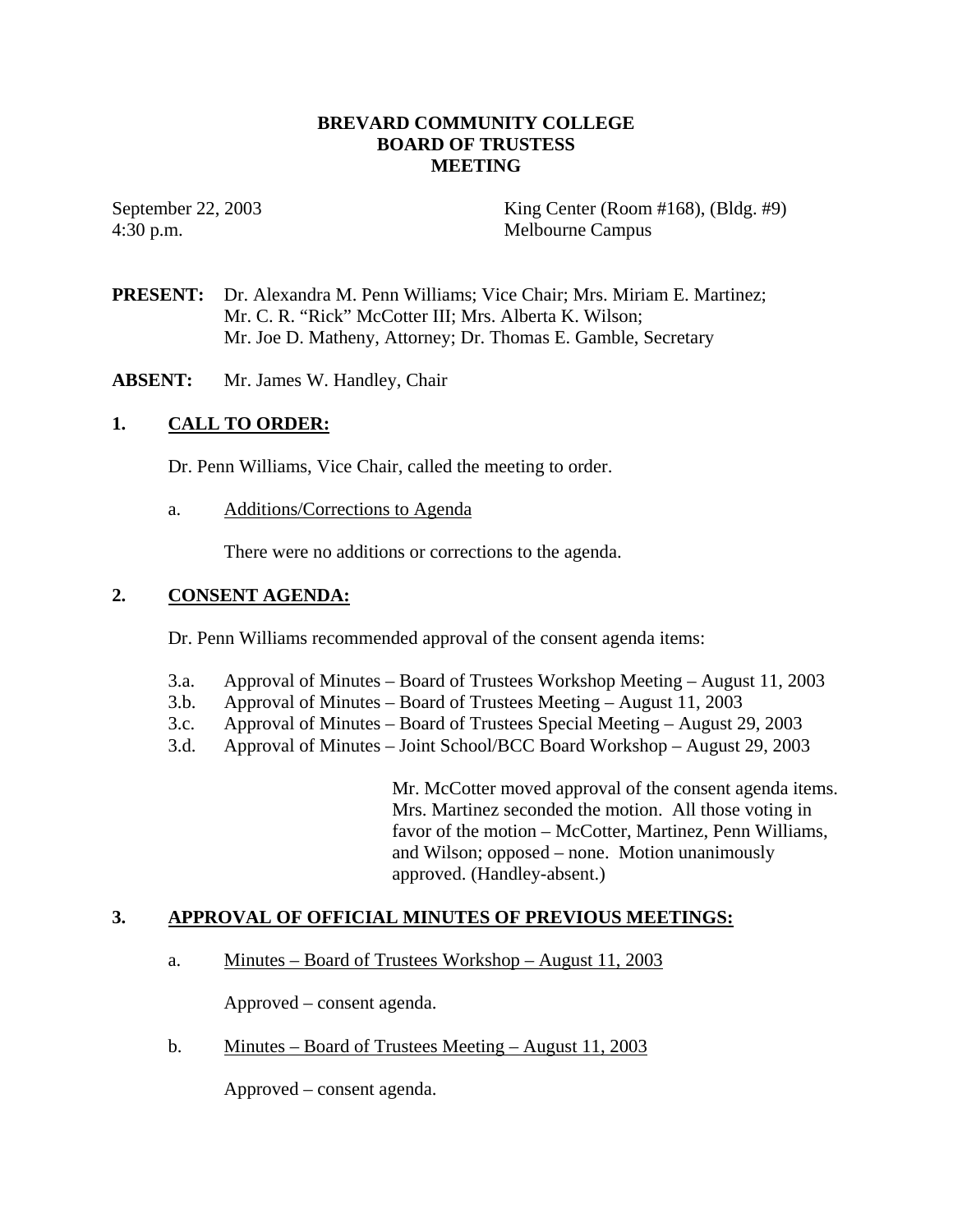c. Minutes – Board of Trustees Special Meeting – August 29, 2003

Approved – consent agenda.

d. Minutes – Joint School/BCC Board Workshop – August 29, 2003

Approved – consent agenda.

# **4. COMMUNICATIONS:**

a. Report on "Project Get Ready" Event – Dr. Kaliszeski/Ms. Cathy Beam

Dr. Kaliszeski introduced Ms. Cathy Beam, Student Development Specialist and Phi Theta Kappa advisor. "Project Get Ready" was initiated as part of a student leadership project to provide high school to college transitional information to graduating high school students.

Ms. Beam reported Phi Theta Kappa is the honor society of the two-year college and the largest honor society in the U.S. Scholarship, leadership, service and fellowship are the hallmarks of the organization.

Mr. Bruce Haupt, President of Melbourne Phi Theta Kappa Chapter and other members and officers in attendance introduced themselves. He reported on marketing of the program, which included the distribution of flyers, bookmarks, candy, etc. A video presentation was also prepared and promoted to be shown in the Melbourne, Satellite, West Shore and Eau Gallie High Schools. Mr. Haupt explained that "Project Get Ready" was started three years ago by local chapter officers and is an annual event. Last year's "Project Get Ready" event had 300 in attendance, representing four high schools, 23 BCC Departments and two Universities.

### b. Report on Economic Impact of College to Brevard County – Mr. Al Little

Mr. Al Little, Vice President, Finance and Administrative Services, reported the results of the study which BCC contracted to a subsidiary of ACCT to determine the economic and social benefits gleaned by Brevard County and the state of Florida as a result of the existence of BCC. Colleges have more of an impact on economies than do normal businesses due to the fact that the higher education of the population benefits not only the student but has a residual benefit to the community and state as higher income equates to increased relative spending/ savings and reduces burdens on employers and taxpayers for such things as medical, crime and welfare/unemployment expenses. Mr. Little provided a detailed report and Power Point presentation on the results of the study which showed that BCC's students earn \$46 million more every year than they would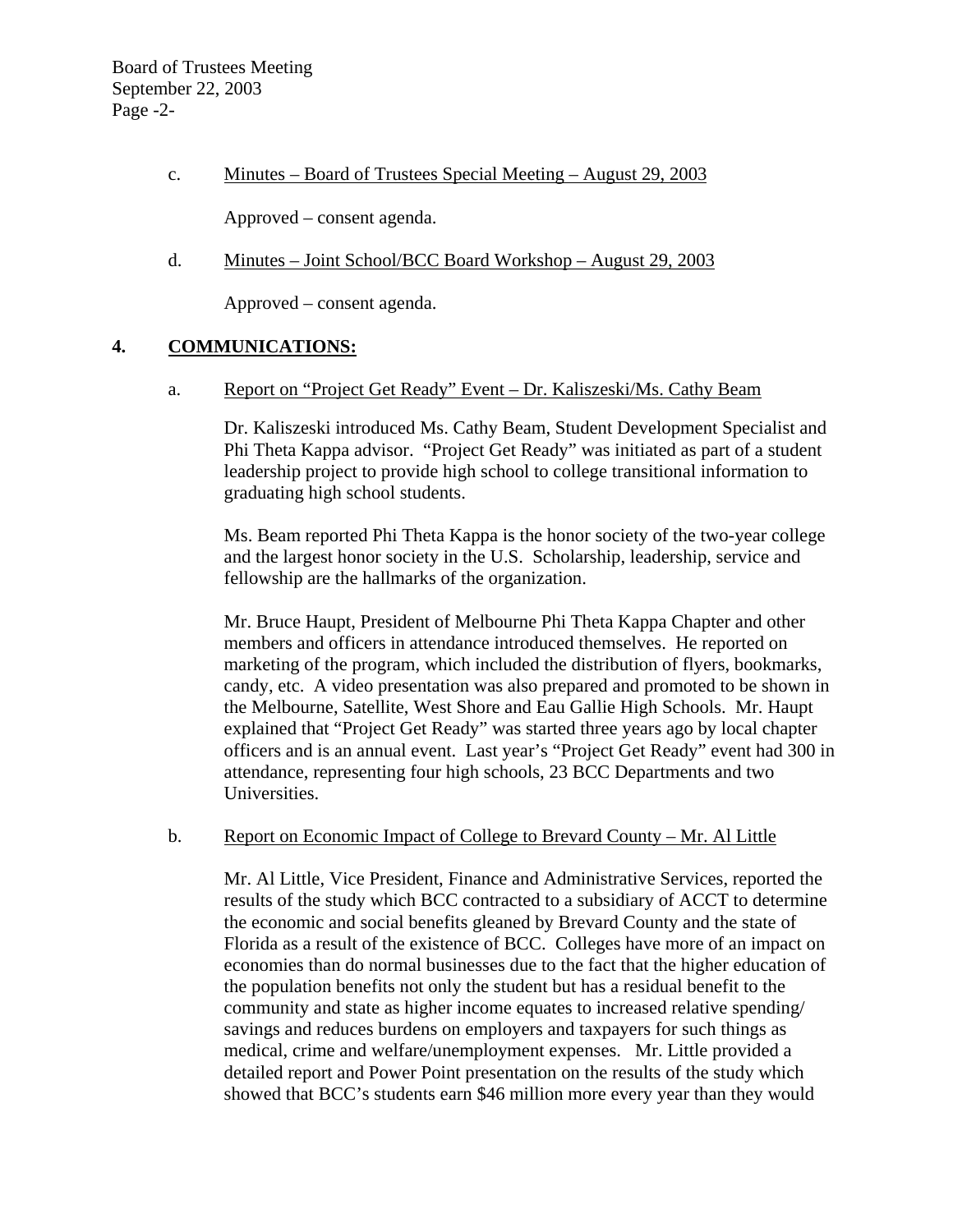Board of Trustees Meeting September 22, 2003 Page -3-

> have without a BCC education with an aggregate annual benefit to the county of \$58.4 million. The study also showed each student could expect to receive \$9.60 back for every \$1 invested in their education at BCC which represents a 24% rate of return, which translates to a payback period of six years for the student from the time of their investment. The correlative benefit to the taxpayer was estimated to be 17%.

> Dr. Gamble indicated that the report analysis would be further refined to make it more understandable and a news release provided for the local media. Mrs. Martinez further stated that the legislators would be interested in the positive results of the study. Dr. Penn Williams asked if studies have been performed comparing rate of returns of state universities vs. community colleges or comparing other community college data. Dr. Gamble said he believed that there is some data available on other state's community colleges, but he was not sure if it would be publicly available. He further stated that there is a follow-on analysis which will study the program demand for this area. Dr. Gamble stated that Dr. Penn Williams might suggest to Chancellor Armstrong that a comparative study of the 28 Florida community colleges be completed and provided to state legislators.

## **5. CITIZEN'S PRESENTATION:**

a. Mr. Charles Lee, Citizen

Mr. Lee expressed concern regarding his experience with the Criminal Justice Program.

Mr. Matheny advised the Board against further discussions with Mr. Lee as it could disqualify parties from serving as an impartial panel if there was any future action on the matter.

# **6. CONSTRUCTION AND DEVELOPMENT:**

a. Approval of Construction Manager, Continuing Contract (Small Projects)

Approved – consent agenda.

b. Approval of Construction Manager, Bldg. #17 Renovations, Cocoa Campus

Approved – consent agenda.

c. Approval of Construction Manager, Bldg. #20 Roofing Project, Cocoa Campus

Approved – consent agenda.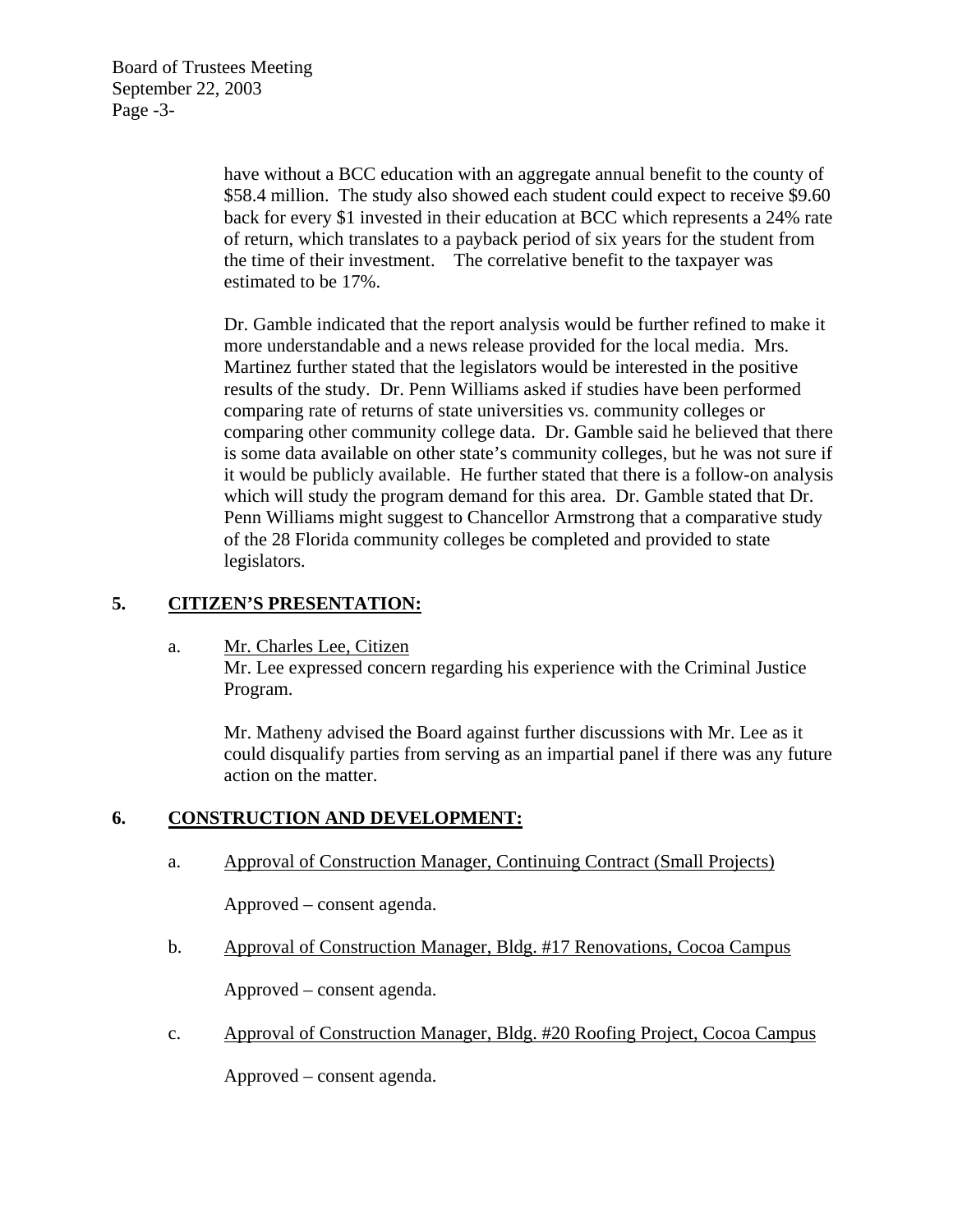Board of Trustees Meeting September 22, 2003 Page -4-

d. Approval of Construction Manager, Site Improvements, Cocoa Campus

Approved – consent agenda.

e. Approval of Construction Manager, HVAC Projection, Multiple Campuses

Approved – consent agenda.

f. Approval of Final Change Order, Swimming Pool, Palm Bay Campus

Approved – consent agenda.

## **7. OLD BUSINESS:**

a. Report on Pending Legal Actions – Mr. Matheny (Addendum)

Mr. Matheny had no changes to his written report, but offered to answer questions. There were none.

b. District President's Contract – Mr. Matheny

Mr. Matheny reported Dr. Gamble's evaluation has been completed and the summary was circulated to all board members. He stated if the Board agreed, it was appropriate to conclude the decisions regarding Dr. Gamble's compensation package and extension of his contract. In addition, the mandate of the state legislature regarding accountability and equity should be considered.

> Ms. Martinez confirmed the District President has met the statutory mandates and she moved approval that his contract be extended for one additional year, with an expiration date of June 30, 2006, and with a 2% increase to his basic compensation package retroactive to July 1, 2003, with all other terms and conditions of the existing package remaining the same throughout the extended period. Mr. McCotter seconded the motion. All those voting in favor of the motion – Martinez, McCotter, Martinez, Penn Williams and Wilson; opposed – none. Motion unanimously approved. (Handley-absent.)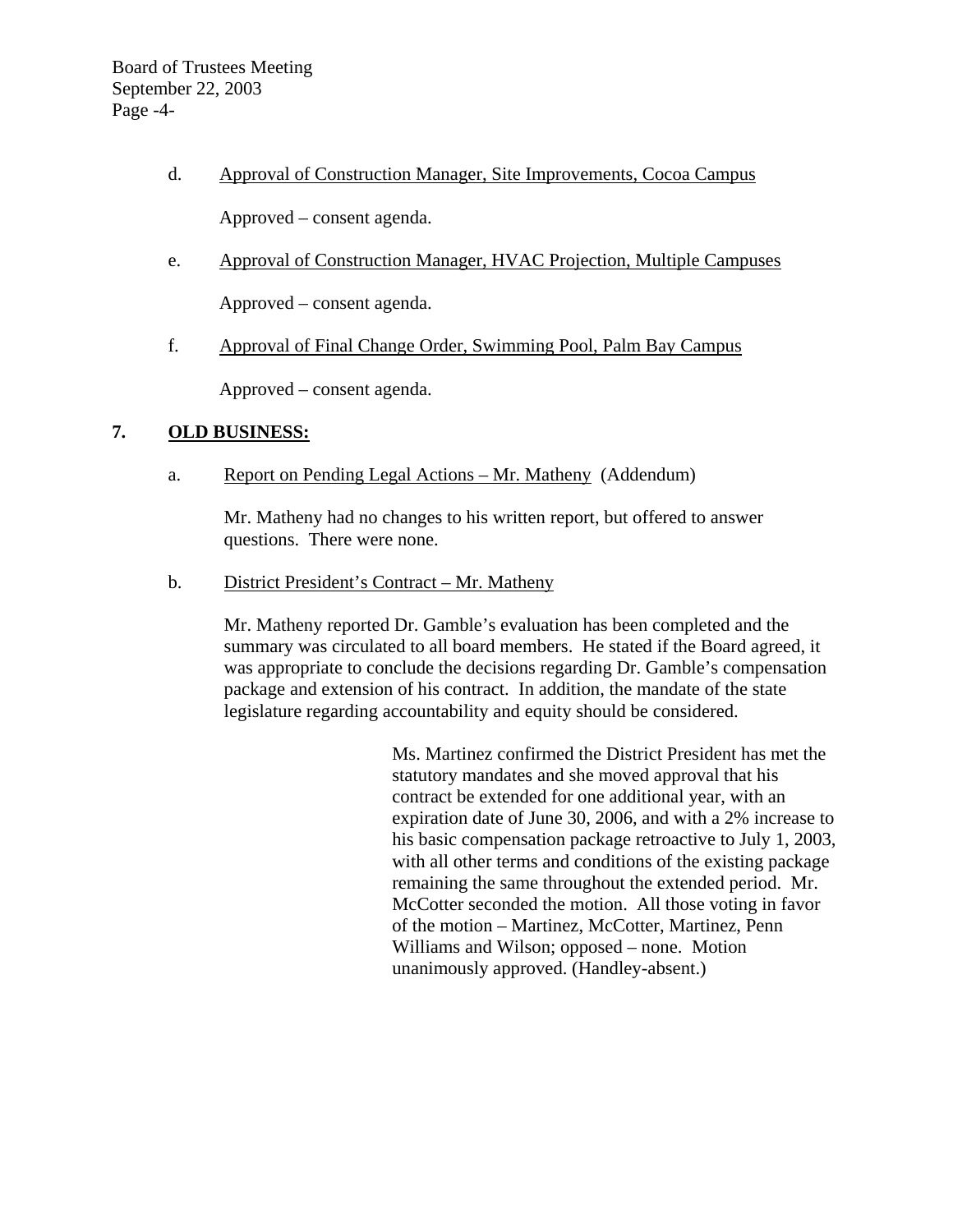Board of Trustees Meeting September 22, 2003 Page -5-

### c. Faculty Members Contract – Mr. Matheny

Mr. Matheny requested that the faculty contract approved in the Special Board Meeting of August 29, 2003, be ratified and confirmed.

> Mr. McCotter moved approval of the minutes and faculty contract from the August 29, 2003, Special Meeting be ratified and confirmed. Ms. Martinez seconded the motion. All those voting in favor of the motion –McCotter, Martinez, Penn-Williams, and Wilson; opposed – none. Motion unanimously approved. (Handley-absent.)

### **8. NEW BUSINESS:**

a. Request for Board Meeting Agenda Items

Mrs. Martinez requested a workshop on the process that BCC uses to determine the number of classes/sections offered by each department.

## **9. FINANCIAL ACTIONS:**

a. Approval of Monthly Budget Status Report, August 2003 – Mr. Cherry

Approved – consent agenda.

b. Approval of Annual Financial Report – Mr. Cherry

Approved - consent agenda.

c. Approval of Budget Amendment #1, Fund 1 – Mr. Little

Approved – consent agenda.

### **10. REPORT OF THE DISTRICT PRESIDENT:**

a. Upcoming Health Insurance Decisions

Dr. Gamble reported it may be necessary to schedule a Special Board meeting to make a decision on the college's health insurance, due to the enrollment deadline.

b. UCF Joint Use Arrangements

Dr. Gamble explained that several meetings have been held in regard to UCF's desire to increase joint use arrangements across the entire region. They are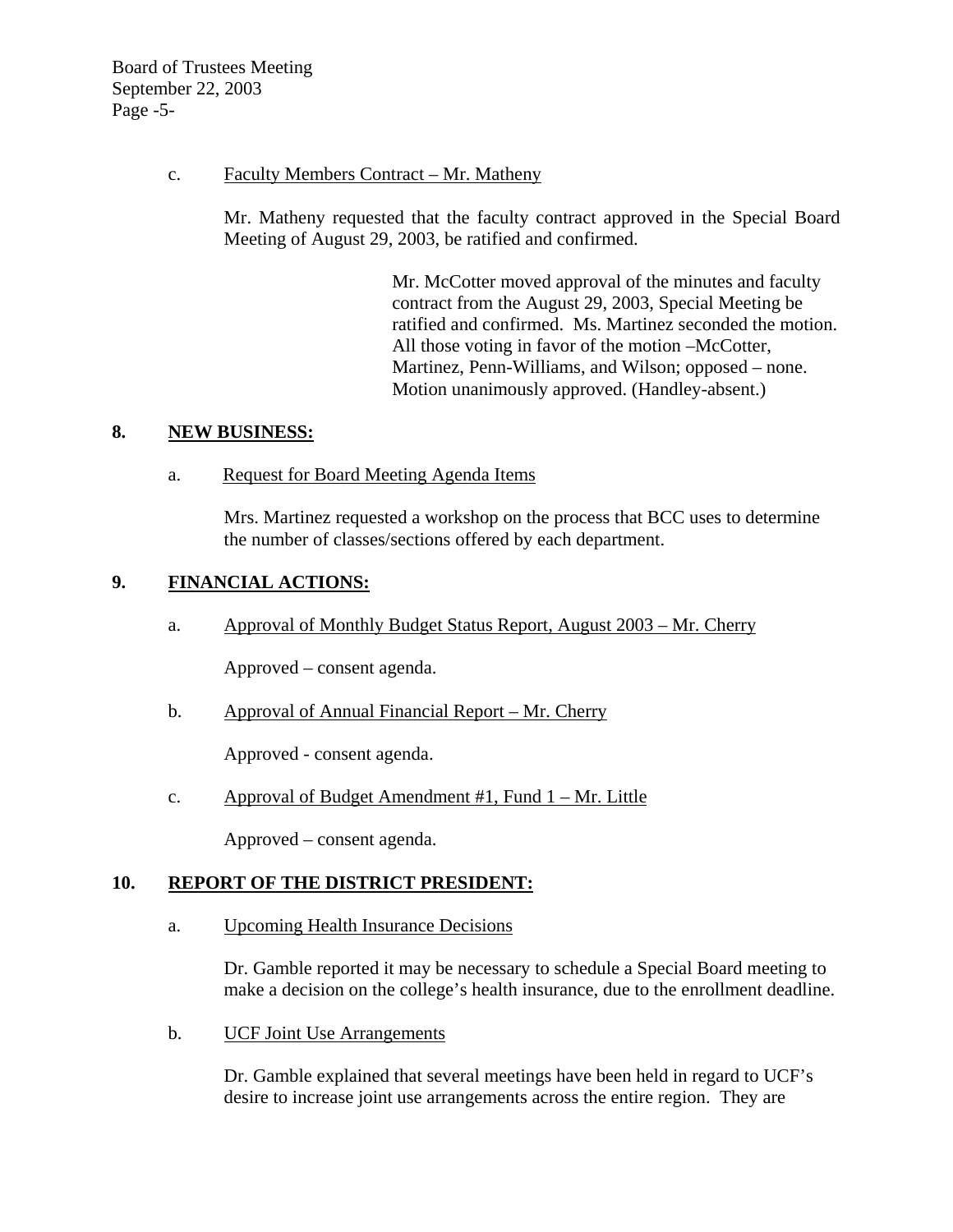interested in exploring methods to allow BCC's faculty to work together and further integrate functions. Further information will be forthcoming.

c. SACS

Dr. Gamble reported the SACS return visitation was positive and the expectation is that accreditation will be renewed in December.

- d. Upcoming Events
	- Dr. Gamble reported on several upcoming BCC events:
	- (1) October 9, 11:30 a.m. Annual Education Legislation Delegation Luncheon, Cocoa Campus;
	- (2) October 14, 1:00 p.m. Lunch with Senator Pruitt, Chair, Senate Appropriations Committee, Cocoa Campus;
	- (3) October 17 Collegewide Inservice, Melbourne Campus;
	- (4) October 18 Annual BCC Foundation Golf Outing;
	- (5) October 20-21 Host State Board of Education Meeting; and,
	- (6) October 29-31 FACC Annual Convention, Orlando.

# **11. COMMITTEE REPORTS:**

# a**.** YMCA Update

Dr. Fettrow reported that a preliminary drawing was recently received from Scott Architects per the Board's earlier request. Building #18, Cocoa Campus, has been vacated and ready for construction upon approval. More than \$1 million was earned in fundraising toward the YMCA project. Dr. Fettrow reported the public campaign should begin in the near future and the YMCA is preparing pledge cards to mail out to the public for financial support.

Dr. Purga reported on the YMCA project for Palm Bay and reported that he attended a meeting with County Commissioner Jackie Colon last week and other Palm Bay City and County Park and Recreation representatives. Four locations were considered, two of which are BCC campus locations, with the others at the Regional Park, which is west of the city on Malabar Road and a Bayside Lakes location. He stated that there is a line item in the one-cent sales referendum of \$3 million for a YMCA in South Brevard. Studies are just exploratory at this stage pending the results of the referendum.